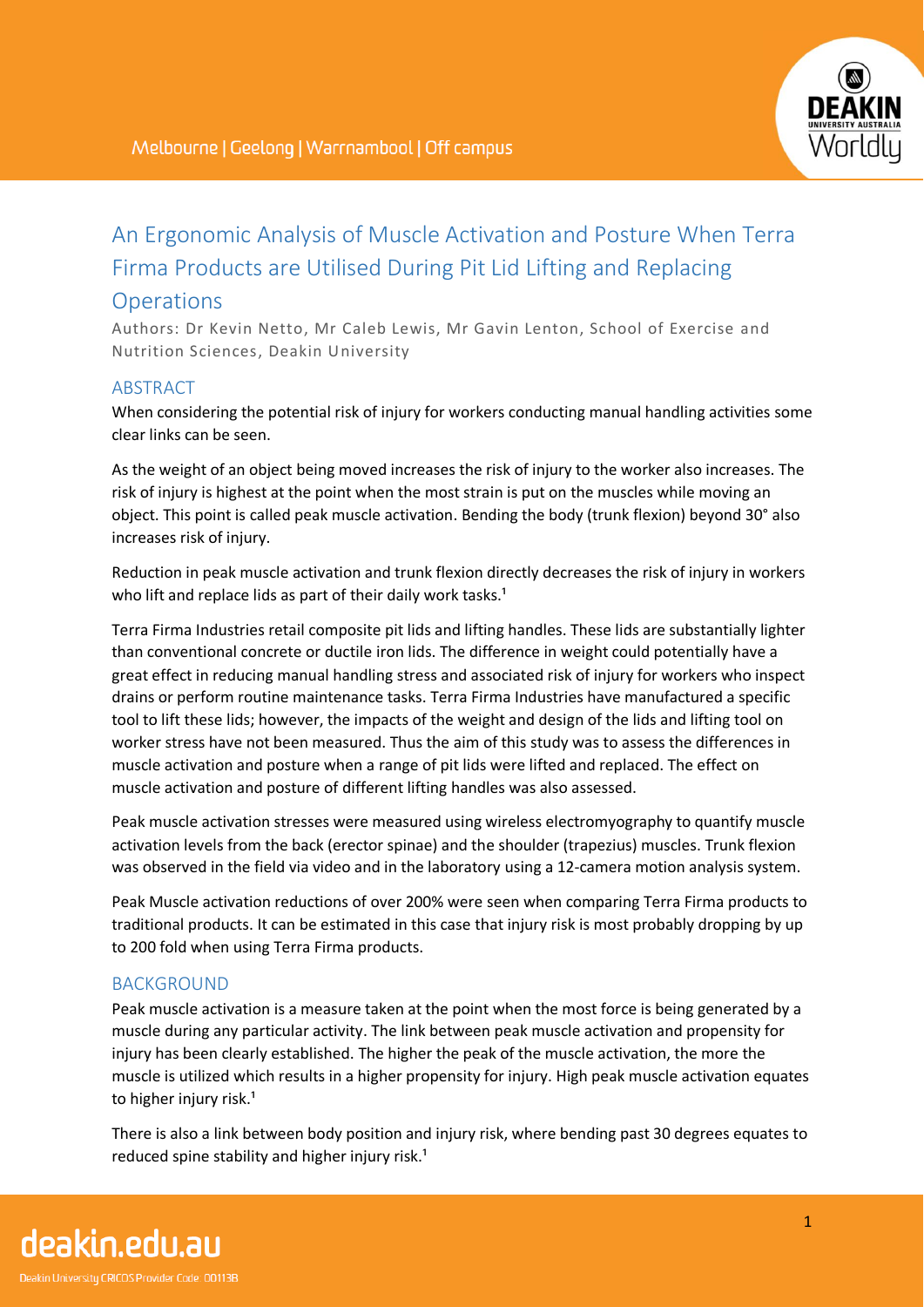

When risk is identified in a workplace, occupational health and safety (OH&S) practices recommend a Hierarchy of Controls for removing or reducing the risk.<sup>2</sup>

The options identified earliest in the Hierarchy of Controls are most effective, as they address the hazard (the thing that could cause harm), rather than just reduce the risk (the harm that the hazard could cause).

The Hierarchy of Controls is as follows:

- 1. Eliminate the hazard altogether. For example get rid of the dangerous machine.
- 2. Substitute the hazard with a safer alternative. For example replace the machine with a safer one.
- 3. Isolate the hazard from anyone who could be harmed. For example keep the machine in a closed room and operate it remotely.
- 4. Use engineering controls to reduce the risk. For example attach guards to the machine to protect users.
- 5. Use administrative controls to reduce the risk. For example train workers how to use the machine safely.
- 6. Use personal protective equipment (PPE). For example wear gloves and goggles when using the machine

Broken concrete pit lids have long been identified as a hazard. Almost all major Australian Councils have a maintenance program targeted at removing and replacing broken concrete pit lids. A casual search on almost any city street will reveal cracked and damaged concrete drainage covers, and there have been a number of successful lawsuits brought by individuals suffering harm from falling into pits as a result of damaged or missing lids.

Less commonly recognised however, is the impact of working with these heavy lids on council maintenance staff. The injury statistics for council maintenance workers are high and highlight these risks. Council maintenance workers are in the highest-risk category for Australian workers:

They're labourers – the group with the highest rate of serious worker compensation claims

They work in construction – an industry with claim rates substantially above the national average

They work with concrete – manual handling claims for concreting service employees are double the industry rate

Lifting and replacing pit lids is an everyday task for councils. Things can easily go wrong due to the heavy weights involved and many concrete lids will crack or break when lifted. The main injuries sustained by workers are muscular-skeletal, with the damage being done to backs, fingers, hands and shoulders.

Terra Firma Industries have developed lightweight, composite pit lids and lifting tools with the intention of eliminating the hazard and OH&S risks found with traditional concrete and heavy ductile iron pit lids. Although pit lids cannot be eliminated entirely (step 1.), Terra Firma products address the OH&S Hierarchy of Controls at two levels; step 2. Substitution controls and step 4. Engineering controls. Terra firma have replaced traditional hazard pit lids with stronger, lighter options. In

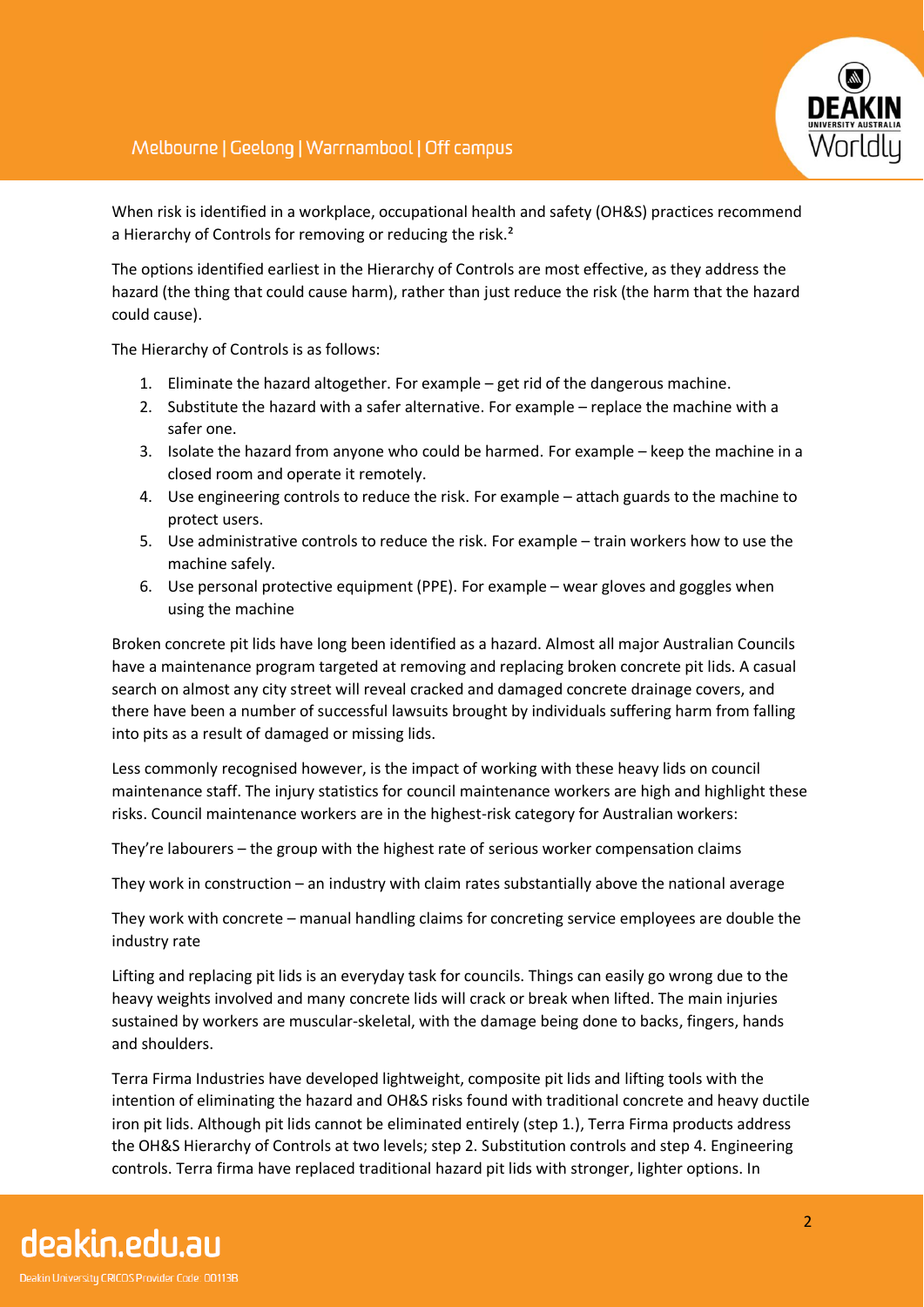

combination with this substitution strategy Terra Firma have implemented a range of engineering strategies in the design of their lids and lifters.

The aim of our study was to compare impacts on muscle activation and posture between the Terra Firma range of products and traditional concrete and ductile iron products with consideration for these OH&S strategies for risk (and injury) reduction.

#### The Strategies:

The Substitution Strategy implemented by Terra Firma replaced relatively weak, brittle concrete lids prone to breakage and collapse (catastrophic failure) with significantly stronger composite products that maintain integrity and as a result eliminate the hazard of collapsed pit lids. As this strategy had been studied elsewhere in some detail, the focus of our study was primarily on assessing the OH&S Engineering Strategies Terra Firma had implemented.

There were three significant engineering components to consider when assessing the Terra Firma products against traditional products.

1. The impact of the weight reduction achieved with Terra Firma pit lids.

Reduced weight is generally associated with reduced muscle activation and is relatively straightforward to measure. However, there are two other factors associated with weight that needed to be considered, firstly the impact of repeat lifts of varying weights as these involve effects on muscle fatigue (associated with increased propensity to injury). Secondly, the impact of weight on body position where lifting increased weights is associated with more awkward body postures and greater flexion and torsion of the spine along with greater propensity to back injury in particular.

2. The impact of the lift and drag technique used for opening Terra Firma pit lids.

The lift and drag technique potentially replaces a force strategy (a sharp, sudden increase where peak muscle activations tend to be higher and are associated with higher propensity to injury), with a momentum strategy, where peak activations and propensity to injury tend to be lower.

3. The impact of the ergonomic lifter Terra Firma has developed for use with their pit lids.

A more upright posture is associated with increased spine stability and reduced injury risk. Variations in use of lifters could be examining by assessing the variations in body position while lifting and replacing lids.

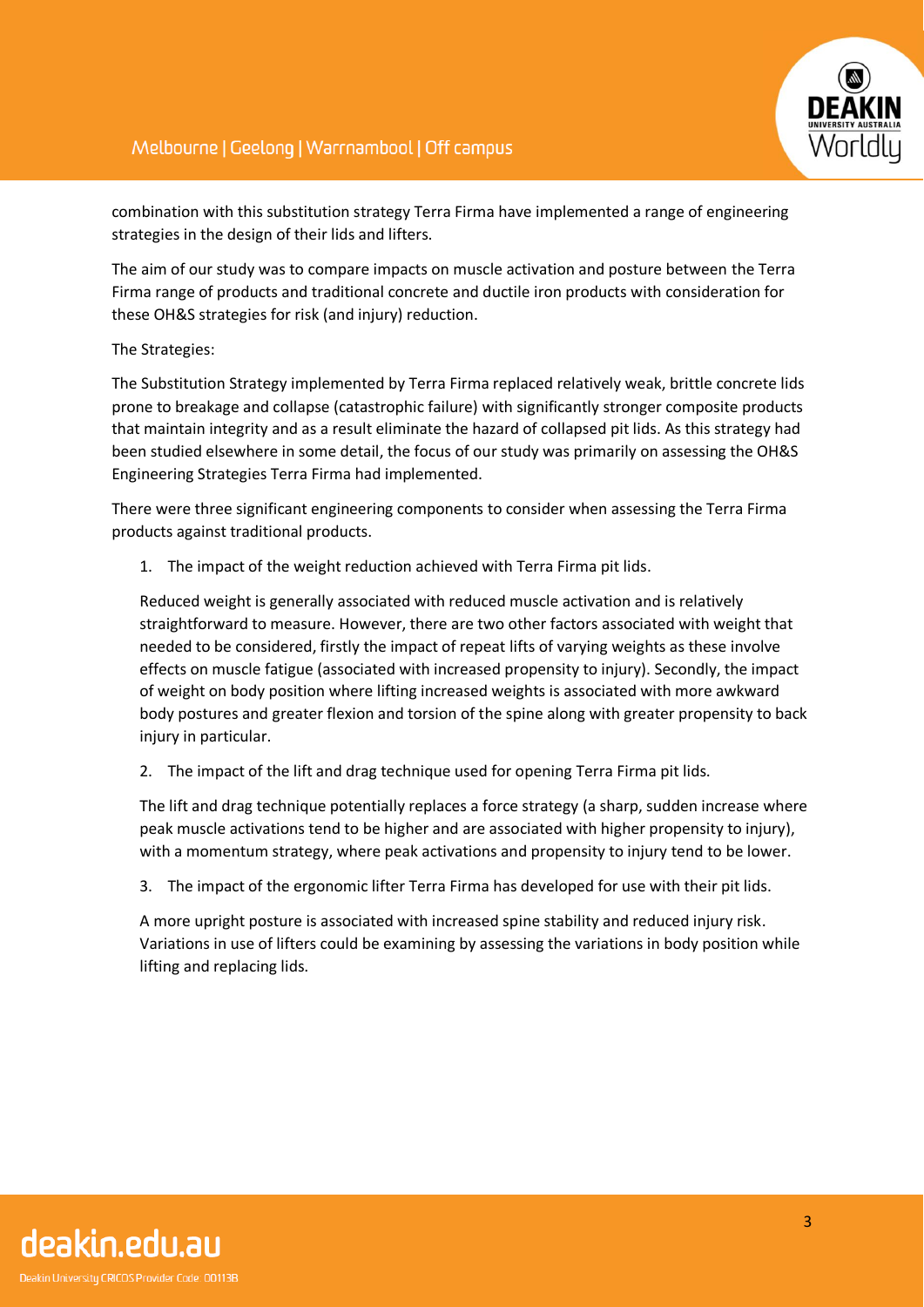

## METHODOLOGY

The Terra Firma products were tested against a range of common, comparative pit lids and lifters.

Two male participants performed a series of repeat lifts and replacements of each product with defined rest intervals between lifts. In all cases a standardised product was used. No instruction was given to either participant regarding the technique used to lift the pit ids.

Testing was conducted in the field for maximum environmental validity wherever feasible, in order to capture real-life manual handling stresses. Laboratory testing was also carried out to capture controlled data. Peak muscle activation stresses were measured using wireless electromyography to quantify muscle activation levels from the back (erector spinae) and the shoulder (trapezius) muscles.

Trunk flexion was observed in the field via video and in the laboratory using a 12-camera motion analysis system.

All data were analysed to quantify the differences in trunk posture and muscle activation between products during a pit lid lifting phase and a pit lid replacement phase.

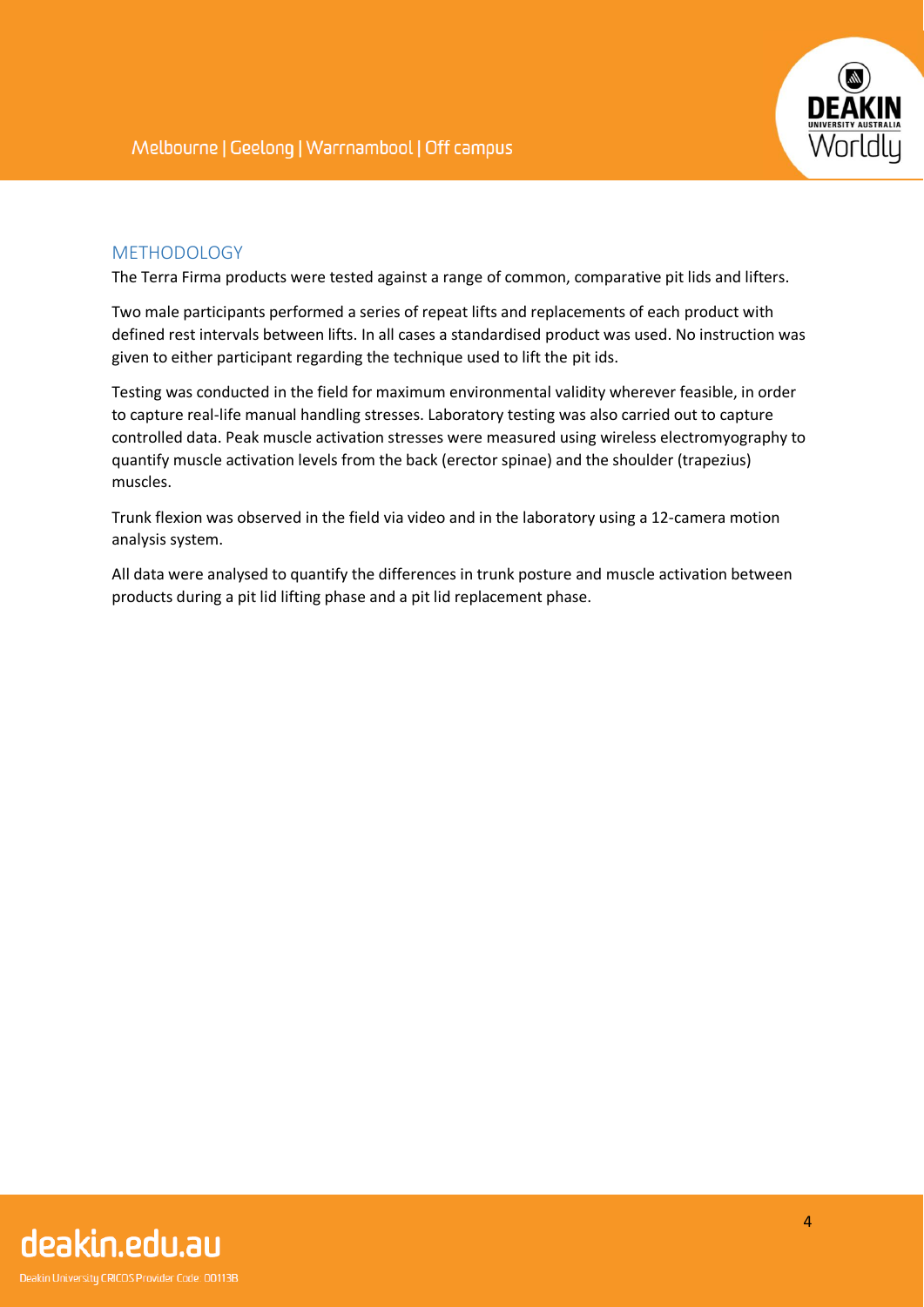

#### FINDINGS

## REPORT 1. Terra Firma B80 SEP TF5130 Fibreglass Composite vs VicRoads SEP **METHODS**

The Terra Firma B80 Fibreglass Composite cover weighing 24kg was tested against a comparable VicRoads Concrete cover weighting 65kg. Two male participants performed six repeat and replacements of each cover with defined rest intervals between lifts. In all cases a standardised lifter was used. No instruction was given to either participant regarding the technique used to lift the lids. Testing was conducted in the field to capture real-life manual handling stresses. Stresses were measured using wireless electromyography to quantify muscle activation levels from the back (erector spinae) and the shoulder (trapezius) muscles. Trunk flexion was observed passively via video quantified separately in laboratory testing (see report 7).

#### RESULTS

**The Terra Firma B80 Fibreglass Composite cover elicited up to a 253% reduction in peak muscle activation of the back and shoulder compared to the VicRoads concrete cover (figure 1a&b).**

**Trunk flexion was visibly reduced when lifting the Terra Firma B80 Fibreglass Composite cover.**

FIGURE 1A.



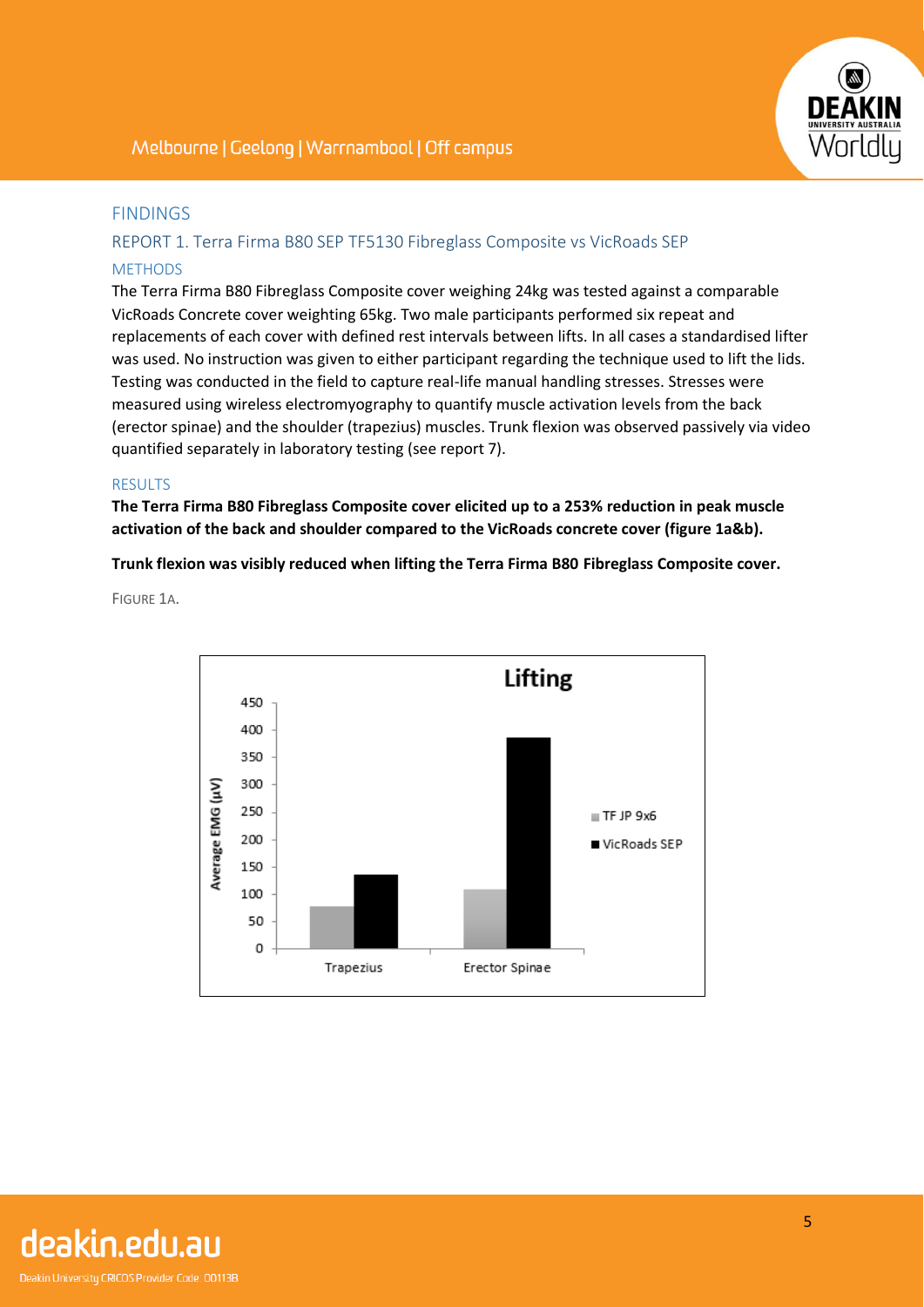



FIGURE 1B.

#### CONCLUSIONS

The Terra Firma B80 Fibreglass Composite cover produced safer posture and muscle activation levels compared to its standard VicRoads counterpart. These findings support the conclusion that the Terra Firma B80 lid stresses the body significantly less during lifting and replacement. Reduction in peak muscle activation directly decreases the risk of injury in workers who lift and replace lids as part of their daily work tasks.<sup>3</sup>

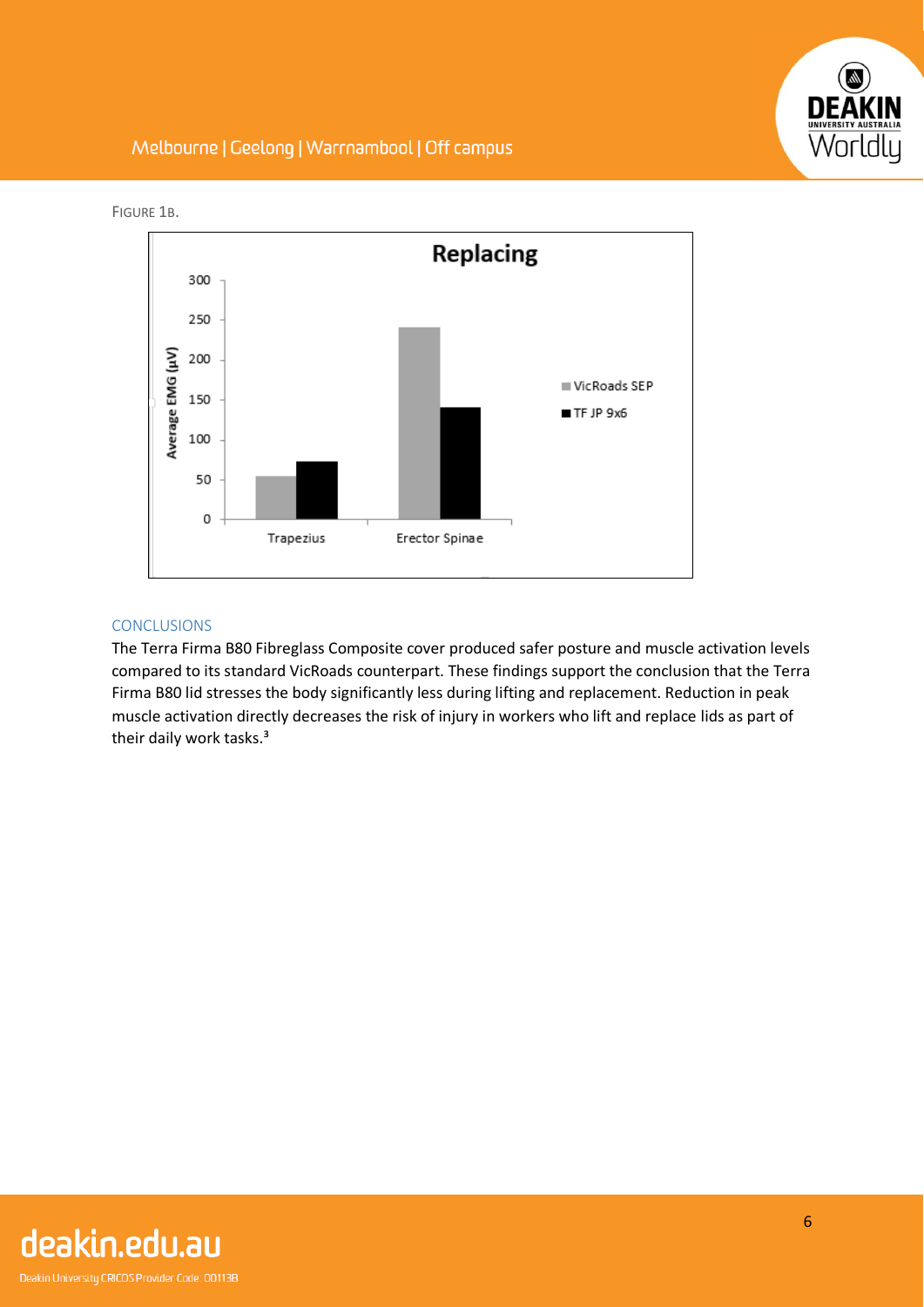

# REPORT 2. Terra Firma E400 Fibreglass Composite vs D-Class Ductile Iron with Concrete Infill **MFTHODS**

The Terra Firma E400 Fibreglass Composite in-road cover weighing 28kg was tested against a comparable ductile Iron with concrete Infill cover weighing 70kg. Two male participants performed five repeat lifts and replacements of each pit lid with defined rest intervals between lifts. In all cases a standardised lifter was used. No instruction was given to either participant regarding the technique used to lift the lids. Testing was conducted in the field to capture real-life manual handling stresses. Stresses were measured using wireless electromyography to quantify muscle activation levels from the back (erector spinae) and the shoulder (trapezius) muscles. Trunk flexion was observed passively via video quantified separately in laboratory testing (see report 7).

#### RESULTS

**The Terra Firma E400 Fibreglass Composite in-road cover elicited up to a 53.44% reduction in peak muscle activation of the back and shoulder compared to the ductile iron concrete infill cover (figure 2a&b).**

**Trunk flexion was visibly reduced when lifting the Terra Firma E400 (see report 7).**



FIGURE 2A.

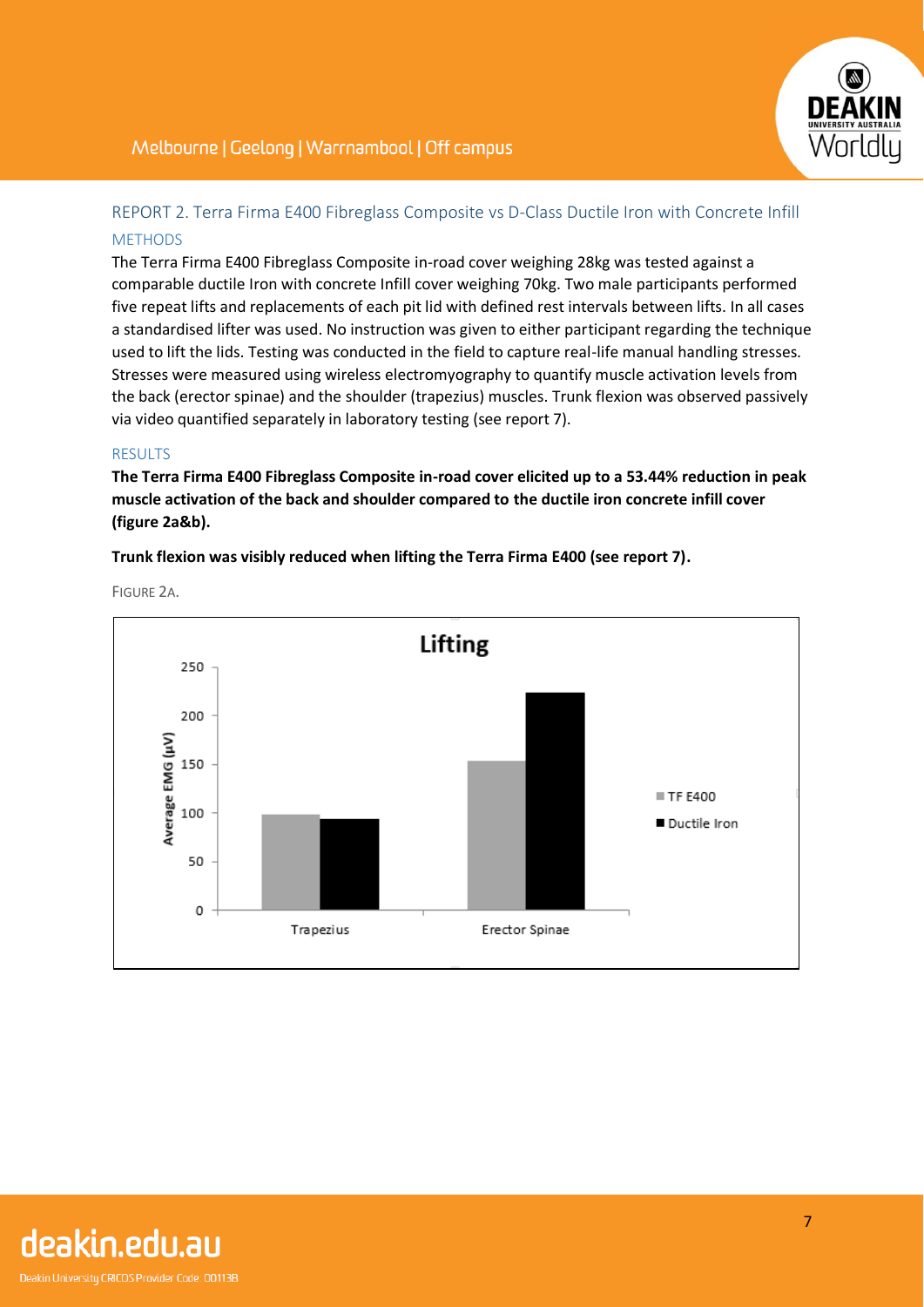



FIGURE 2B.

## CONCLUSIONS

The Terra Firma E400 Fibreglass Composite in-road cover produced safer posture and muscle activation levels compared to its standard ductile iron infill counterpart. These findings support the conclusion that the Terra Firma E400 Fibreglass Composite in-road cover stresses the body significantly less during lifting and replacement. Reduction in peak muscle activation directly decreases the risk of injury in workers who lift and replace lids as part of their daily work tasks.<sup>3</sup>

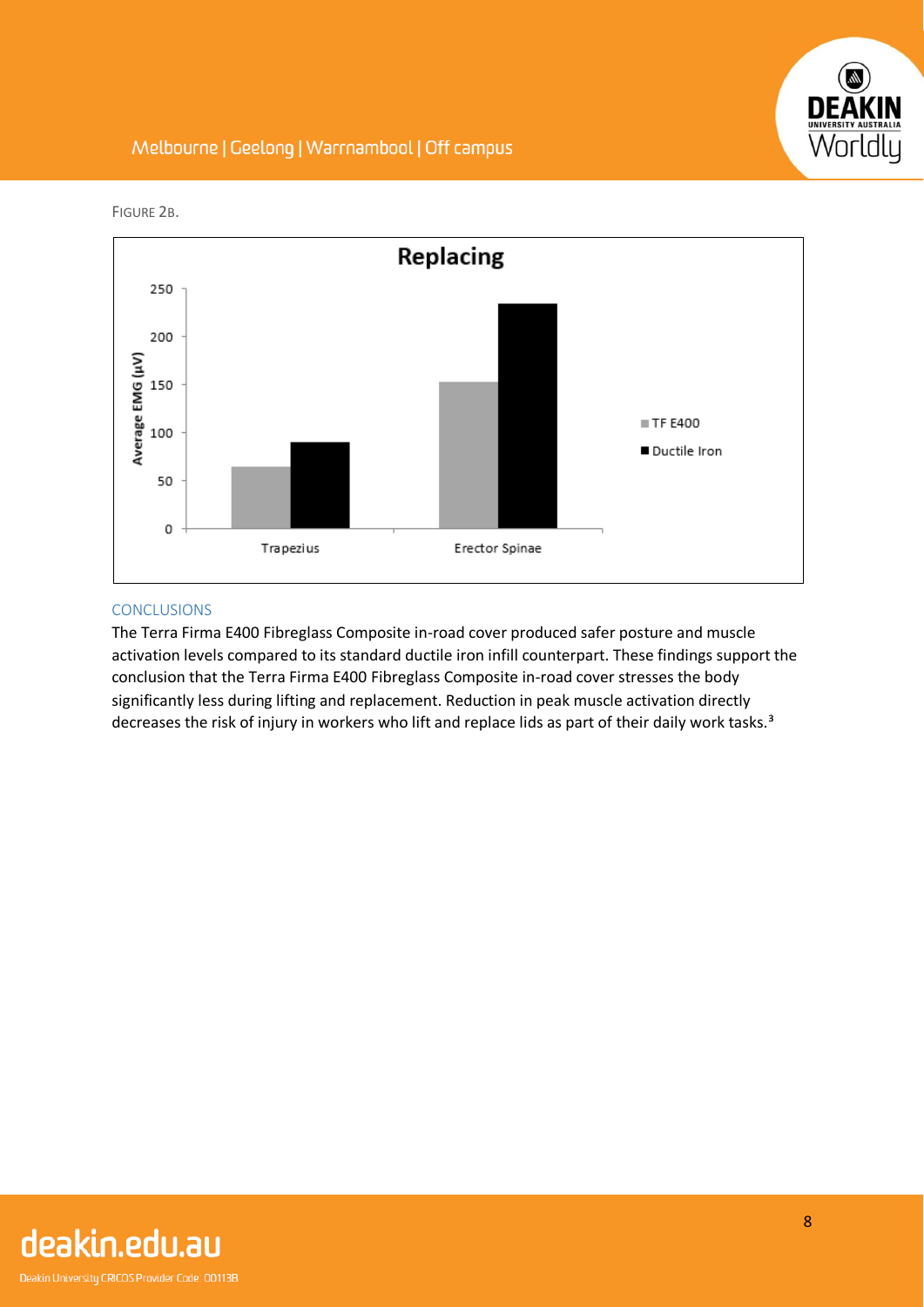

# REPORT 3. Terra Firma E400 Fibreglass Composite vs Cast Iron with Concrete Infill **METHODS**

The Terra Firma E400 Fibreglass Composite cover weighing 28kg was tested against a comparable cast iron with concrete Infill cover weighting 95kg. Two male participants performed three repeat lifts and replacements of each pit lid with defined rest intervals between lifts. In all cases a standardised lifter was used. No instruction was given to either participant regarding the technique used to lift the lids. Testing was conducted in the field to capture real-life manual handling stresses. Stresses were measured using wireless electromyography to quantify muscle activation levels from the back (erector spinae) and the shoulder (trapezius) muscles. Trunk flexion was observed passively via video quantified separately in laboratory testing (see report 7).

#### RESULTS

**The Terra Firma E400 Fibreglass Composite cover elicited up to a 130.65% reduction in peak muscle activation of the back and shoulder compared to the cast iron concrete infill lid (figure 3a&b).**

**Trunk flexion was visibly reduced when lifting the Terra Firma E400 Fibreglass Composite cover (see report 7).**



FIGURE 3A.

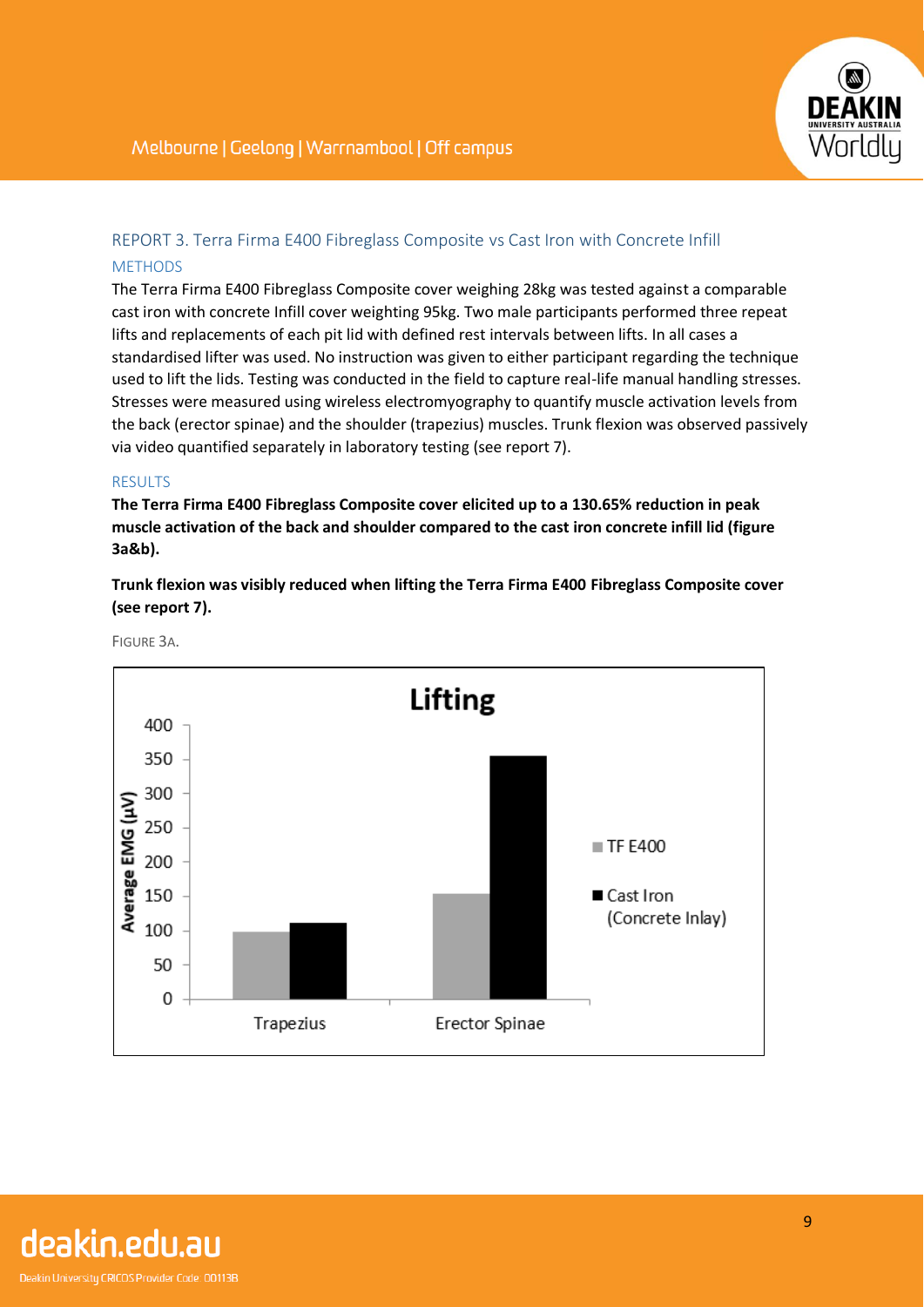

FIGURE 3B.



#### **CONCLUSIONS**

The Terra Firma E400 Fibreglass Composite cover produced safer posture and muscle activation levels compared to its cast iron concrete infill counterparts. These findings support the conclusion that the Terra Firma E400 Fibreglass Composite cover stresses the body significantly less during lifting and replacement. Reduction in peak muscle activation directly decreases the risk of injury in workers who lift and replace lids as part of their daily work tasks.<sup>3</sup>

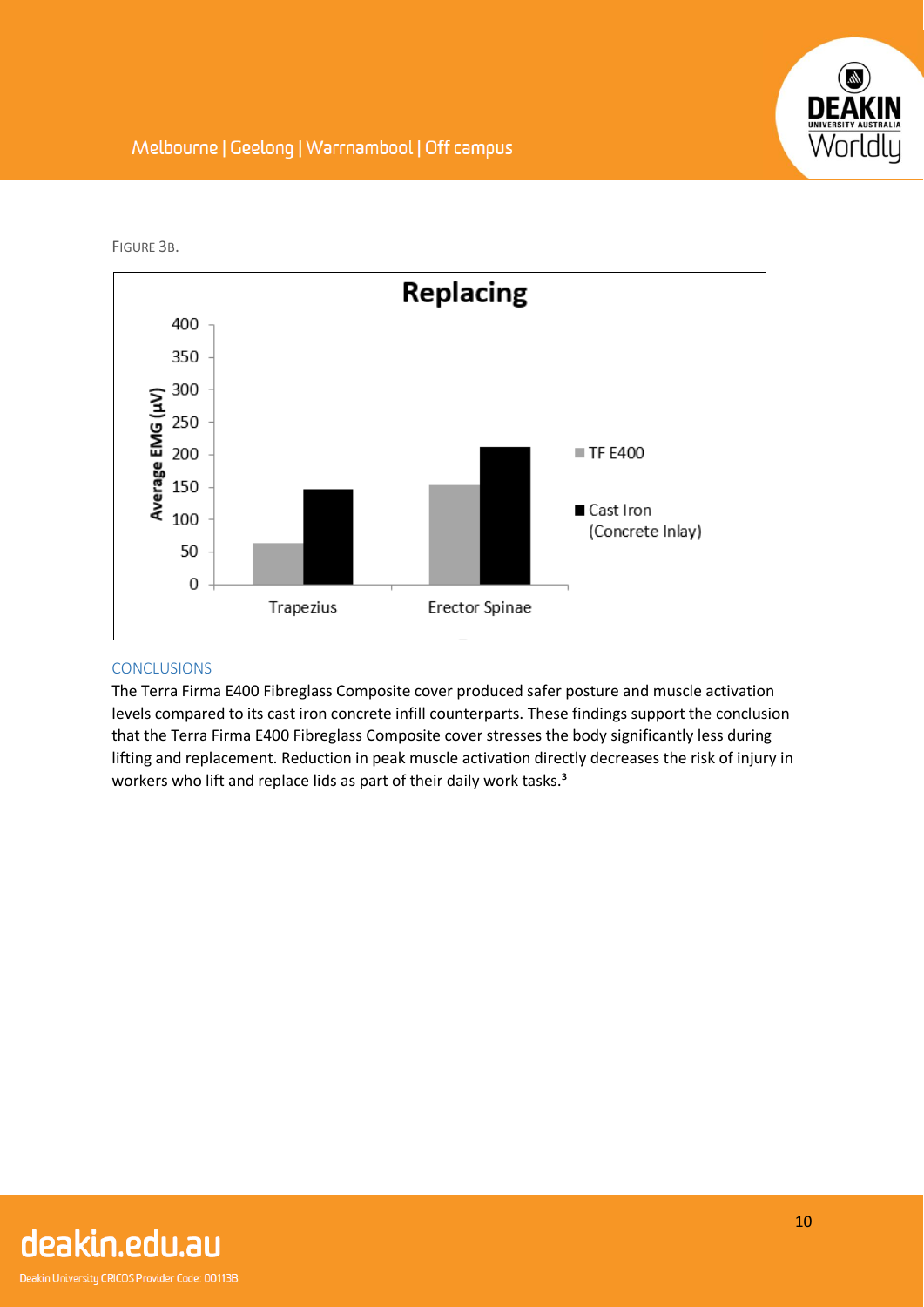

## REPORT 4. Terra Firma B80 SEP TF5130 Fibreglass Composite vs Slab Concrete **MFTHODS**

The Terra Firma B80 Fibreglass Composite cover weighing 24kg was tested against a comparable sized slab concrete cover weighing 120kg. Two male participants attempted to perform three repeat lifts and replacements of each pit lid with defined rest intervals between lifts. In all cases a standardised lifter was used. No instruction was given to either participant regarding the technique used to lift the lids. Testing was conducted in the field to capture real-life manual handling stresses. Stresses were measured using wireless electromyography to quantify muscle activation levels from the back (erector spinae) and the shoulder (trapezius) muscles. Trunk flexion was observed via video and quantified separately in laboratory testing.

#### **RESULTS**

**Although some lift of slab concrete cover was achieved, it was neither possible nor safe to achieve the full opening of the pit required for comparative muscle activation testing. The Terra Firma B80 Fibreglass Composite cover completed testing without incident (figure 4a&b).**

**Trunk flexion was visibly reduced when lifting the Terra Firma B80 Fibreglass Composite cover.**



FIGURE 4A.

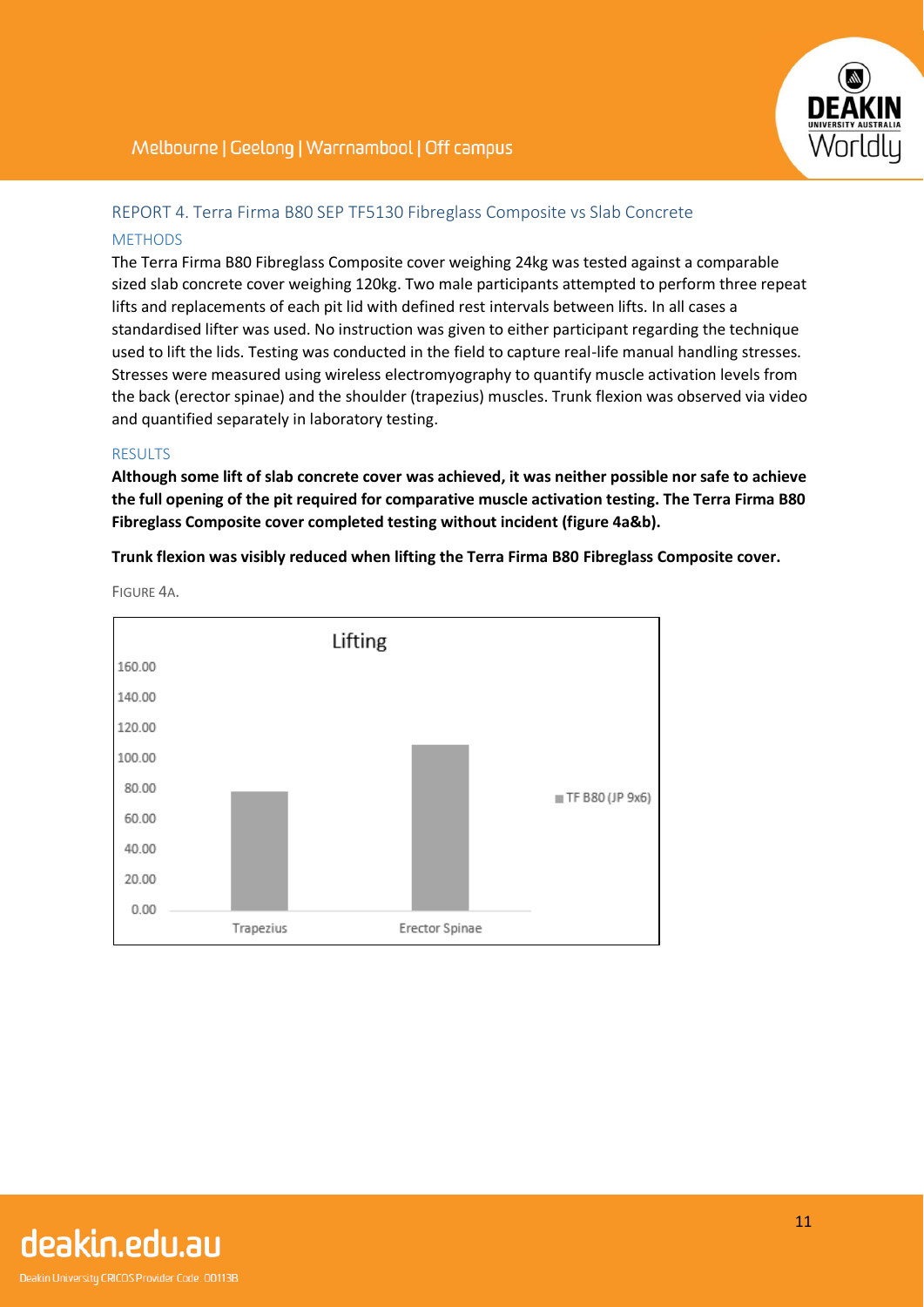

FIGURE 4B.



#### **CONCLUSIONS**

The Terra Firma B80 Fibreglass Composite cover produced safer posture compared to its standard slab concrete counterpart. Slab concrete could not safely be considered a comparable product for testing purposes. These findings support the conclusion that the Terra Firma B80 Fibreglass Composite cover stresses the body significantly less during lifting and replacement. Reduction in peak muscle activation directly decreases the risk of injury in workers who lift and replace lids as part of their daily work tasks.<sup>3</sup>

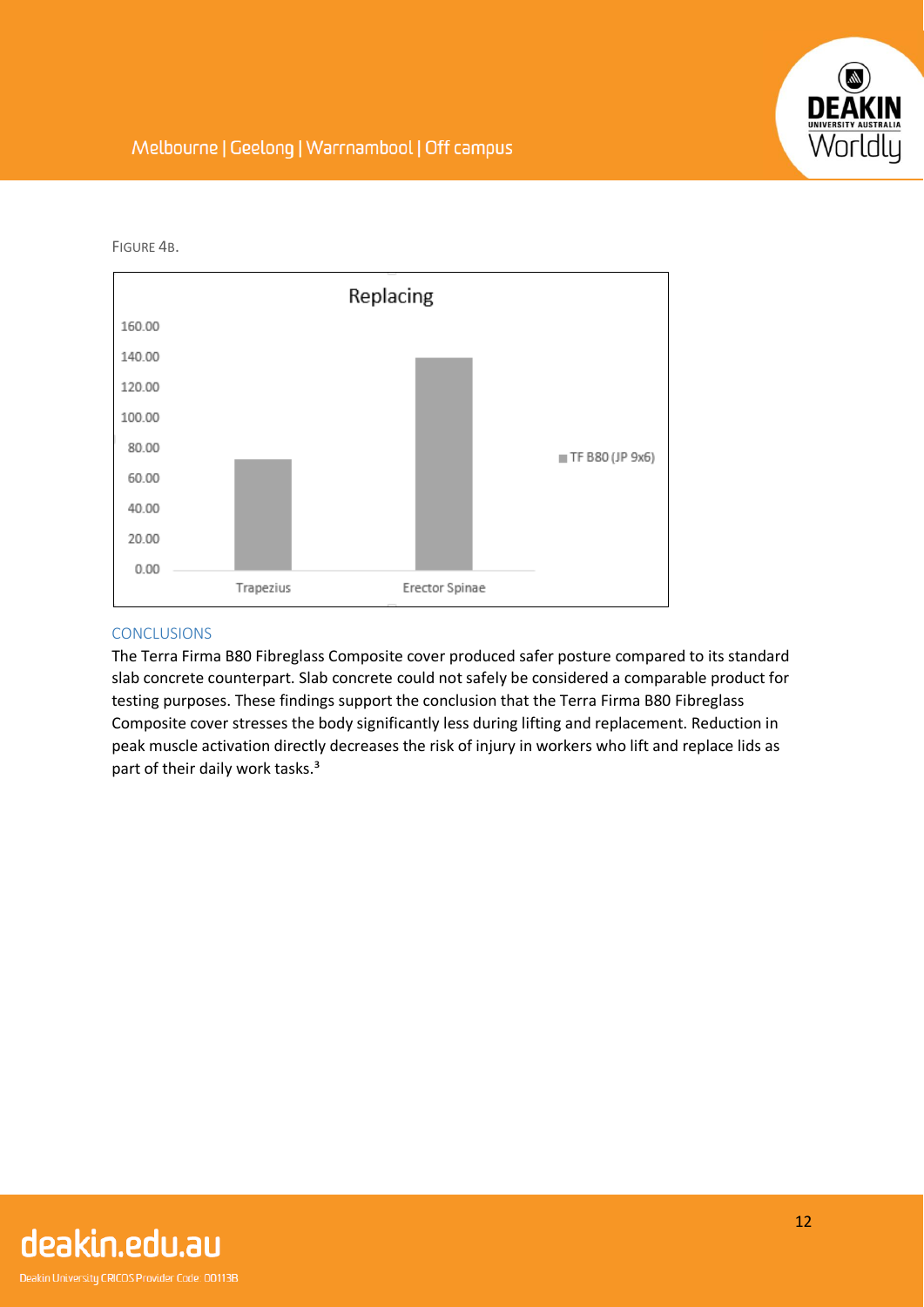# REPORT 5. Terra Firma B80 SEP TF5130 Fibreglass Composite vs Hinged Composite **MFTHODS**

The Terra Firma B80 Fibreglass Composite cover weighing 24kg was tested against a comparable sized hinged composite cover weighing 25kg. Testing was conducted both in the lab and field to capture controlled and real-life manual handling stresses. Two male participants performed six lifts and replacements of each pit lid in each environment with defined rest intervals between lifts. In all cases a standardised lifter was used. No instruction was given to either participant regarding the technique used to lift the lids. Stresses were measured using wireless electromyography to quantify muscle activation levels from the back (erector spinae) and the shoulder (trapezius) muscles. Trunk flexion was observed passively via video and quantified separately in laboratory testing (see report 7).

#### **RESULTS**

**The hinged composite cover elicited up to a 245.32% increase in peak muscle activation of the back and shoulder compared to the Terra Firma B80 Fibreglass Composite cover (figure 5a&b). The stresses of manipulating the hinged composite cover were the most dramatic activation of the back (erector spinae) muscles seen in any testing including opening and closing the much heavier 95kg cast iron and concrete cover (see report 3).**

**Trunk flexion was visibly reduced when lifting the Terra Firma B80 Fibreglass Composite cover.**



FIGURE 5A.

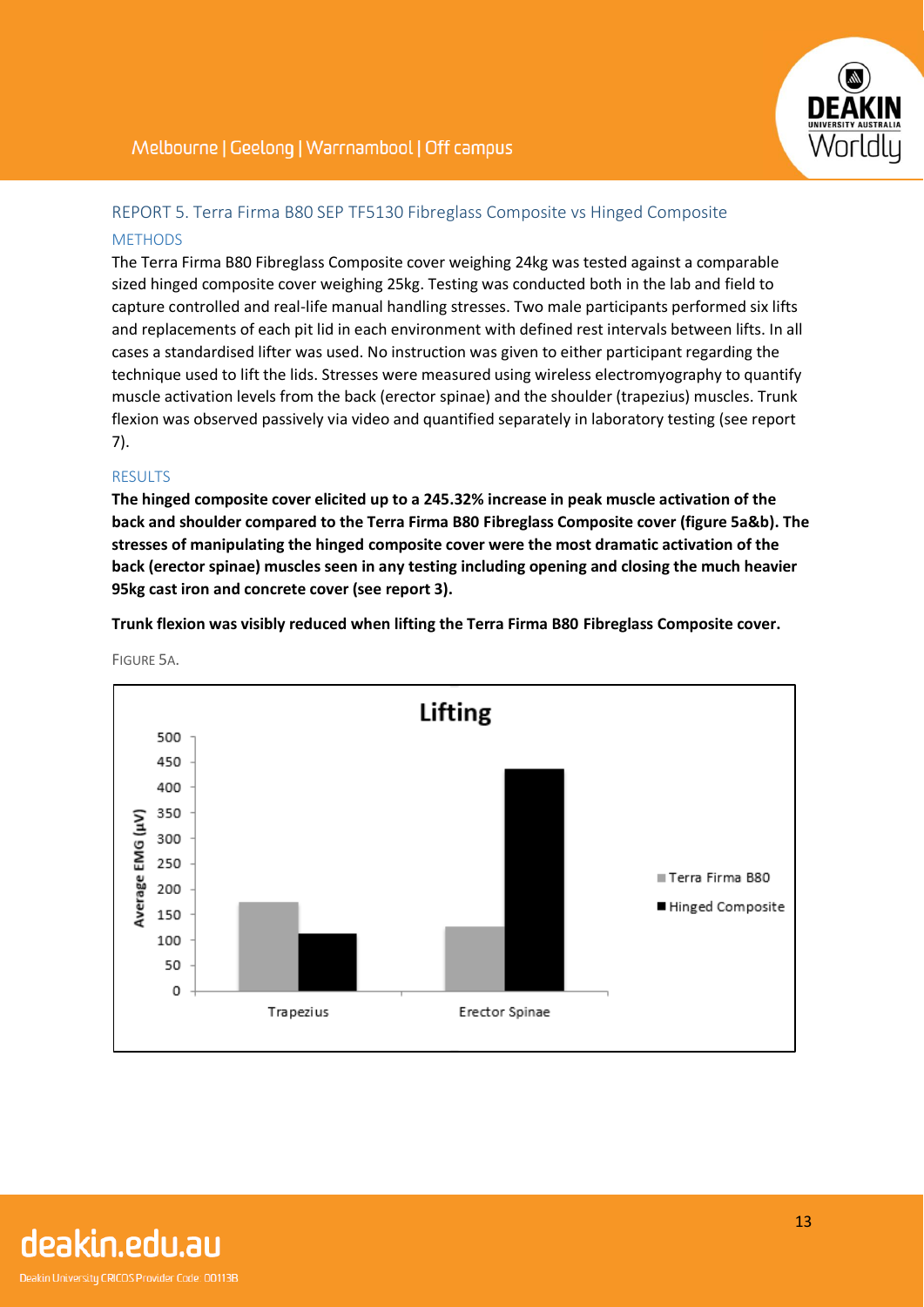



FIGURE 5B.

#### **CONCLUSIONS**

The Terra Firma B80 Fibreglass Composite cover produced safer posture and muscle activation levels compared to its hinged composite counterpart. These findings support the conclusion that the Terra Firma B80 Fibreglass Composite cover stresses the body significantly less during lifting and replacement. Reduction in peak muscle activation directly decreases the risk of injury in workers who lift and replace lids as part of their daily work tasks.<sup>3</sup>

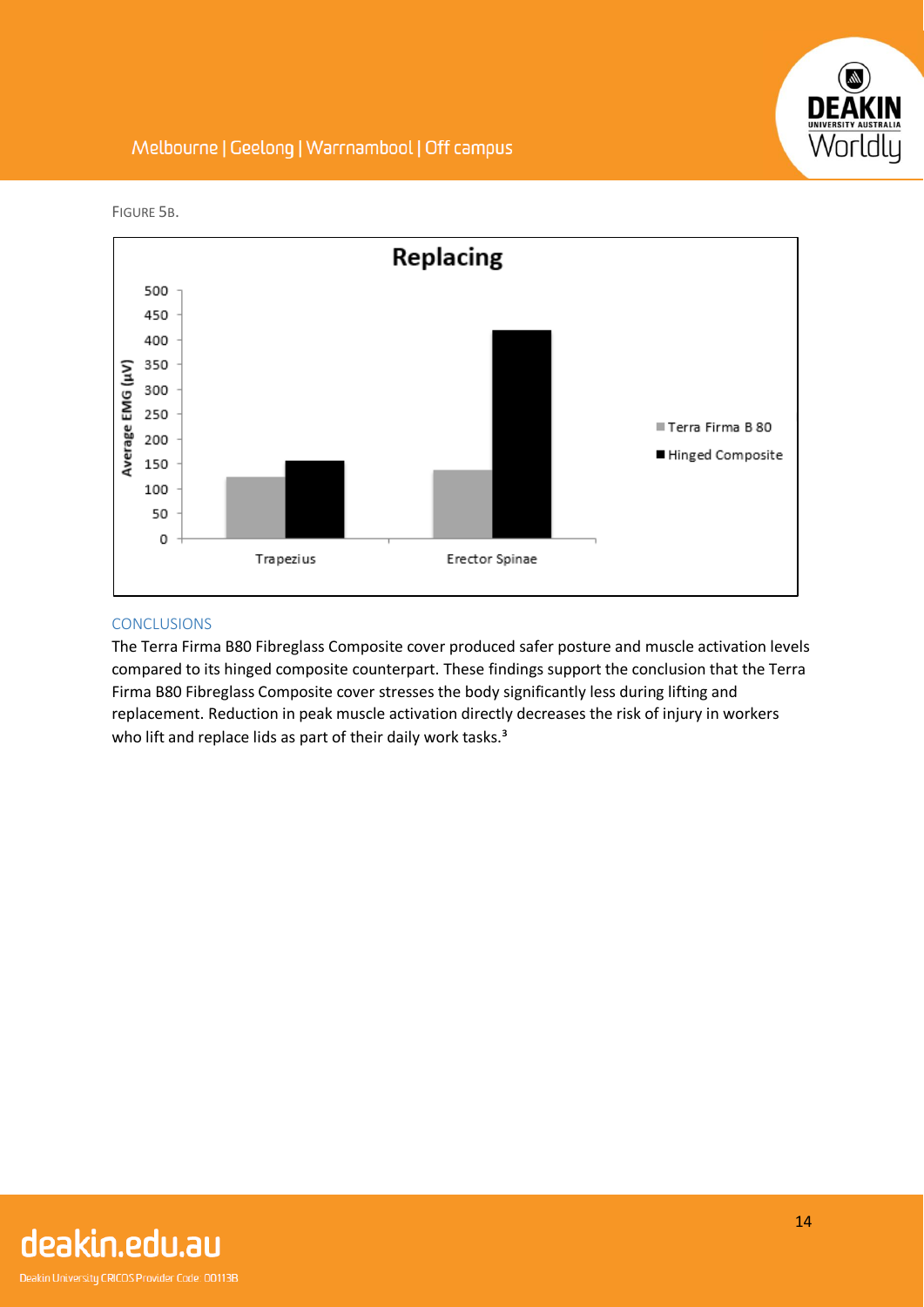## REPORT 6. Terra Firma Ergonomic lifter vs Standard Lifter **MFTHODS**

One male participants performed three repeat lifts and replacements of each pit lid with defined rest intervals between lifts. A standard (short) and Ergonomic (long) lifter was used for comparisons. Composite lids lifted included the Terra Firma B80 and Terra Firma C150 Fibreglass Composite models. No instruction was given to either participant regarding the technique used to lift the pit lids. Participant lifting mechanics were quantified in a laboratory setting by using a 12-camera motion analysis system. Muscular stresses were also measured using wireless electromyography to quantify muscle activation levels from the back (erector spinae) and the shoulder (trapezius) muscles. All data were analysed to quantify the differences in trunk posture and muscle activation between tools during a lid lifting phase and a lid replacement phase.

#### **RESULTS**

**Analysis of the data collected suggests that using the Ergonomic lifter significantly reduced the level of bending required. The Ergonomic lifter required on average 28° less trunk flexion to lift the lid and 35° less trunk flexion to replace the lid than the standard lifter counterpart (figure 6a&b).**

**No difference was identified between lifters in muscle activation from the back or shoulders. This can be attributed more to the similarity in size and weight of the covers than to the lifter itself.**

**This finding is consistent across both models of covers.**



FIGURE 6A.

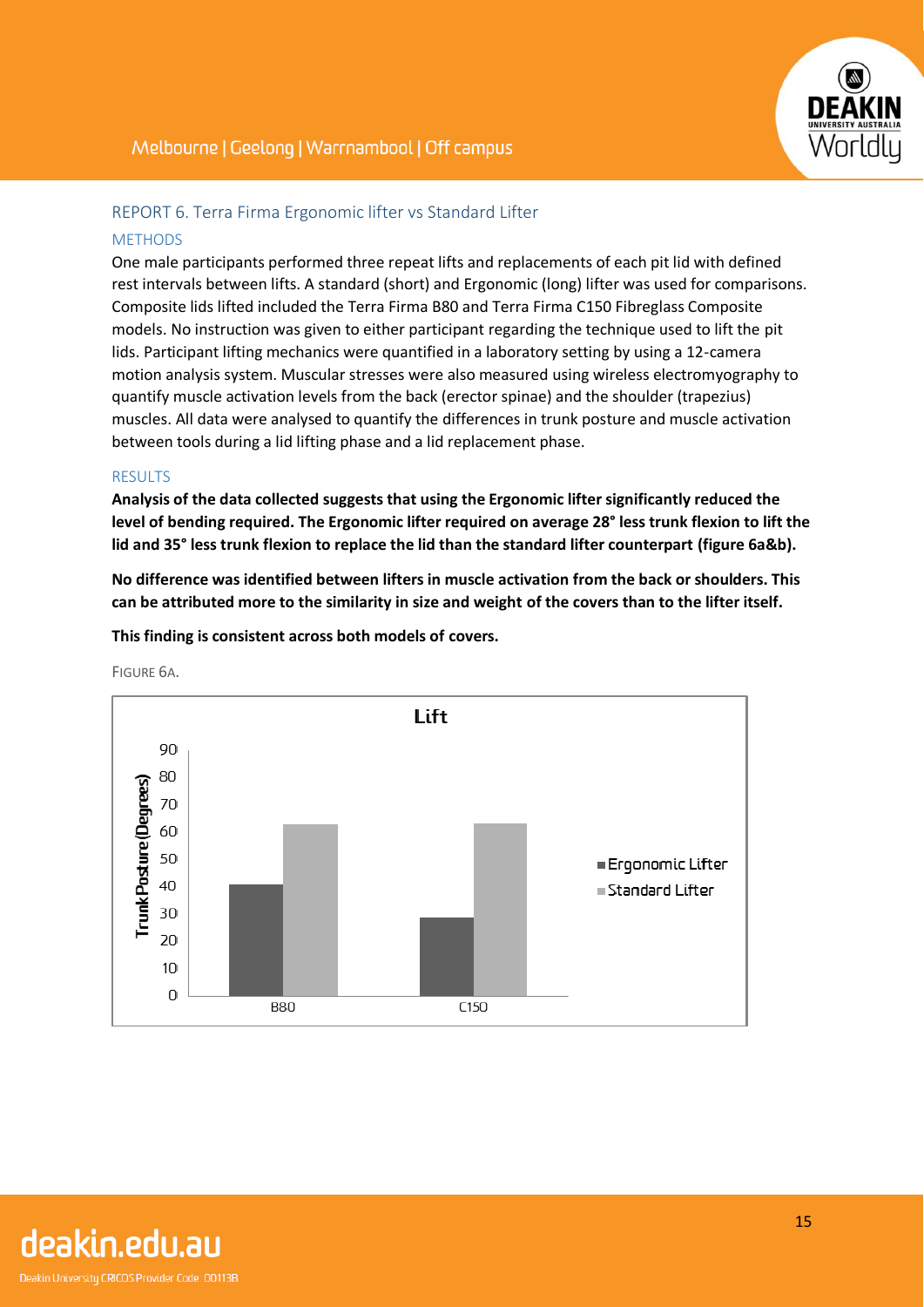



FIGURE 6B.

#### **CONCLUSIONS**

These findings support the conclusion that the Terra Firma Ergonomic lifter stresses the body significantly less during lifting and replacement. This confirms that the Ergonomic lifter is the tool of choice to decrease manual handling stress on the worker directly decreasing the risk of injury in workers who lift and replace lids as part of their daily work tasks.<sup>3</sup>

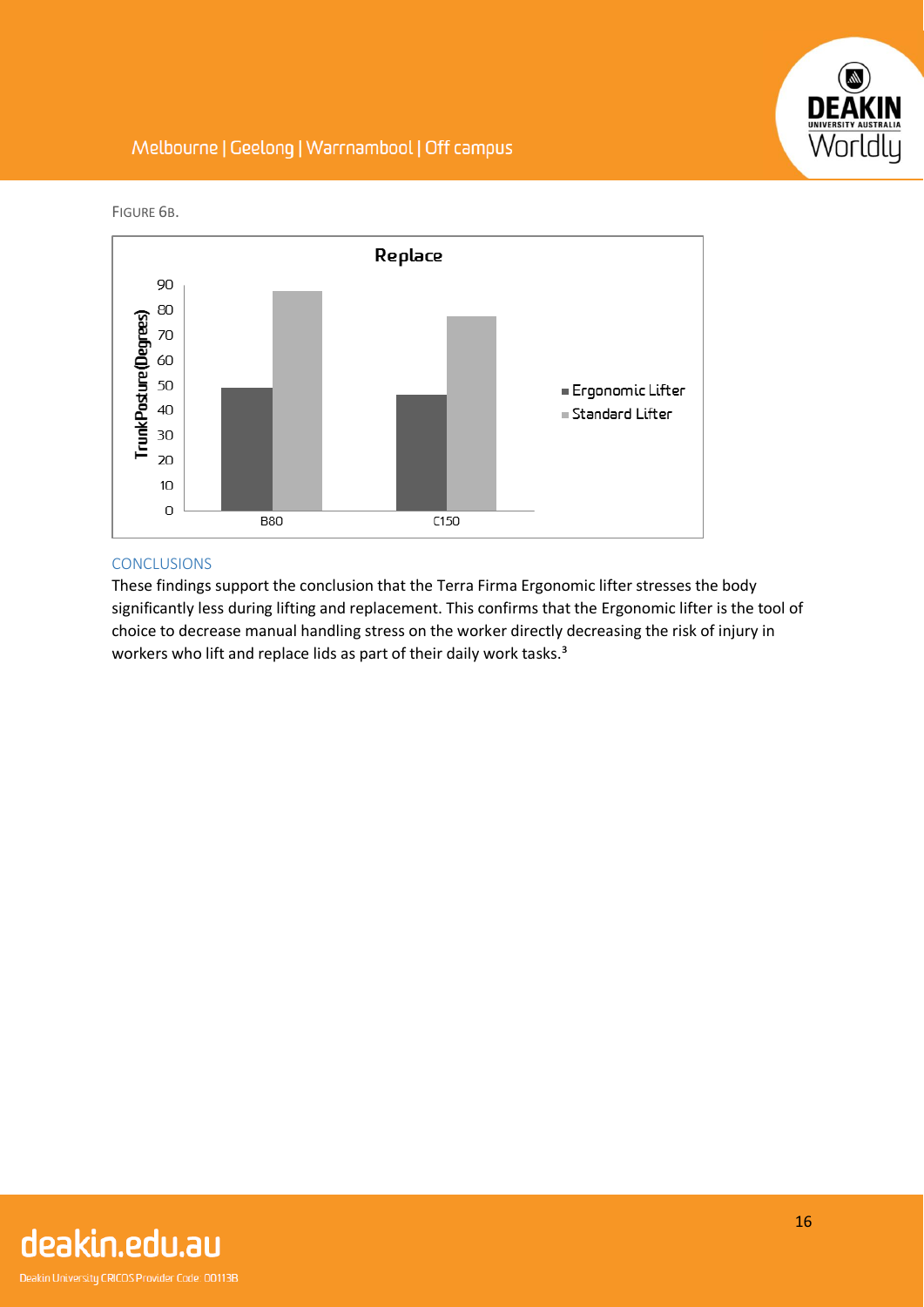

# REPORT 7. Terra Firma E400 Seal Breaker vs Standard Ductile Iron Concrete Infill Lifter **METHODS**

One male participants performed three repeat lifts and replacements of each pit lid with defined rest intervals between lifts. A Terra Firma Seal Breaker and a ductile iron concrete infill lifter were used for comparisons. A Terra Firma E400 Fibreglass Composite in-road cover and comparable ductile iron concrete infill lid were lifted. No instruction was given to either participant regarding the technique used to lift the lids. Participant lifting mechanics were quantified in the laboratory setting by using a 12-camera motion analysis system. Lifting mechanics were quantified in the field using single camera video. Muscular stresses were also measured using wireless electromyography to quantify muscle activation levels from the back (erector spinae) and the shoulder (trapezius) muscles. All data were analysed to quantify the differences in trunk posture and muscle activation between tools during a lid lifting phase and a lid replacement phase.

#### RESULTS

**The Terra Firma E400 Seal Breaker elicited up to a 53.44% reduction in peak muscle activation of the back and shoulder compared to the ductile iron concrete infill lifter (figure 7a&b).**

**Detailed analysis of trunk flexion data was limited by the extreme range of motion required to initiate the lifting process for the ductile iron cover. This included actions such as jumping and twisting with trunk flexion well beyond measurable tolerances. The Terra Firma E400 Seal Breaker maintained a stable upright posture, required minimal trunk flexion, and significantly reduced lumbar spine muscle activation than all other lifters tested.** 



FIGURE 7A

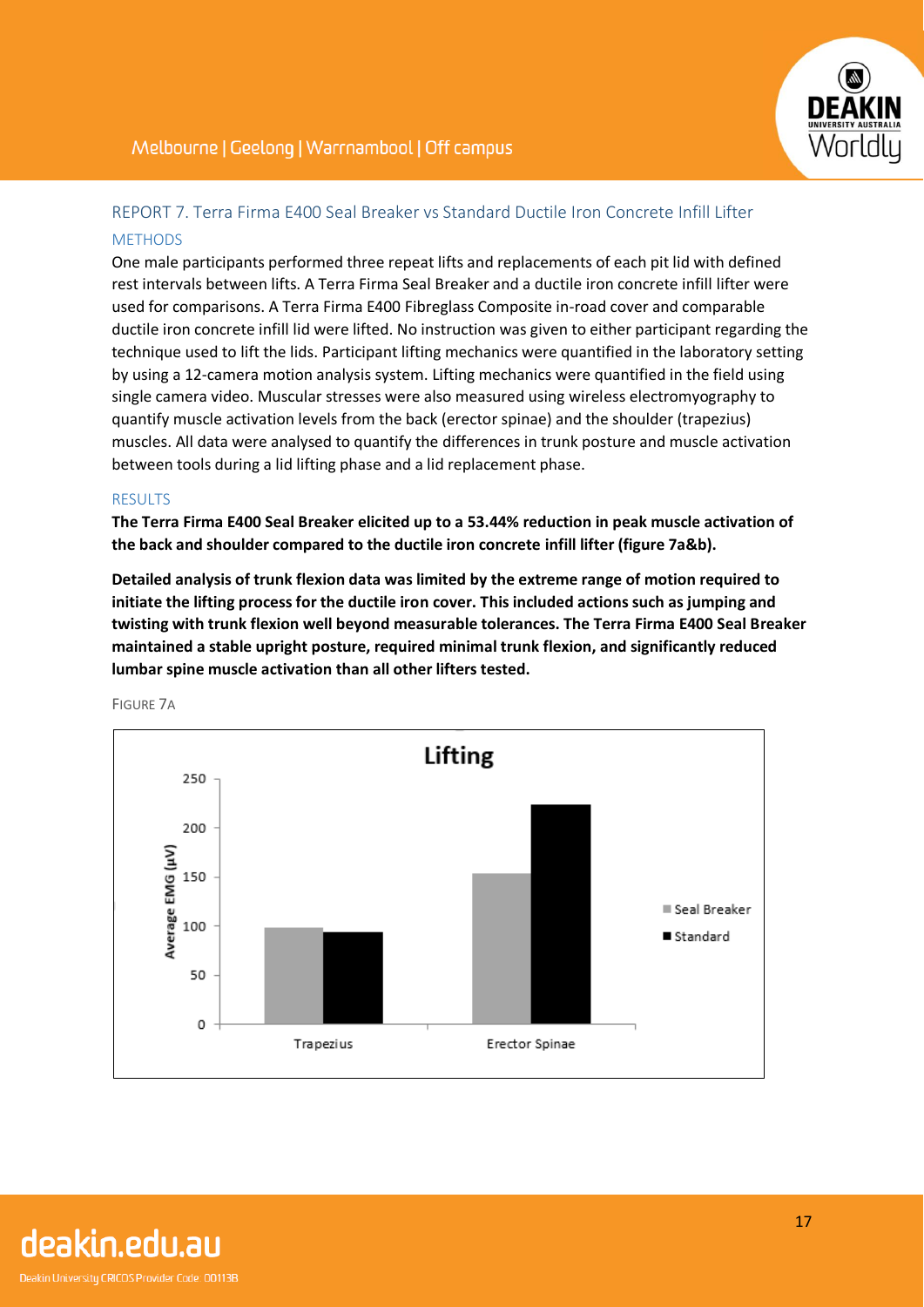



FIGURE 7B

## CONCLUSIONS

These findings support the conclusion that the Terra Firma E400 Seal Breaker stresses the body significantly less during lifting and replacement but most dramatically during lift initiation. This confirms that the Terra Firma E400 Seal Breaker is the tool of choice to decrease manual handling stress on the worker directly decreasing the risk of injury in workers who lift and replace lids as part of their daily work tasks.<sup>3</sup>

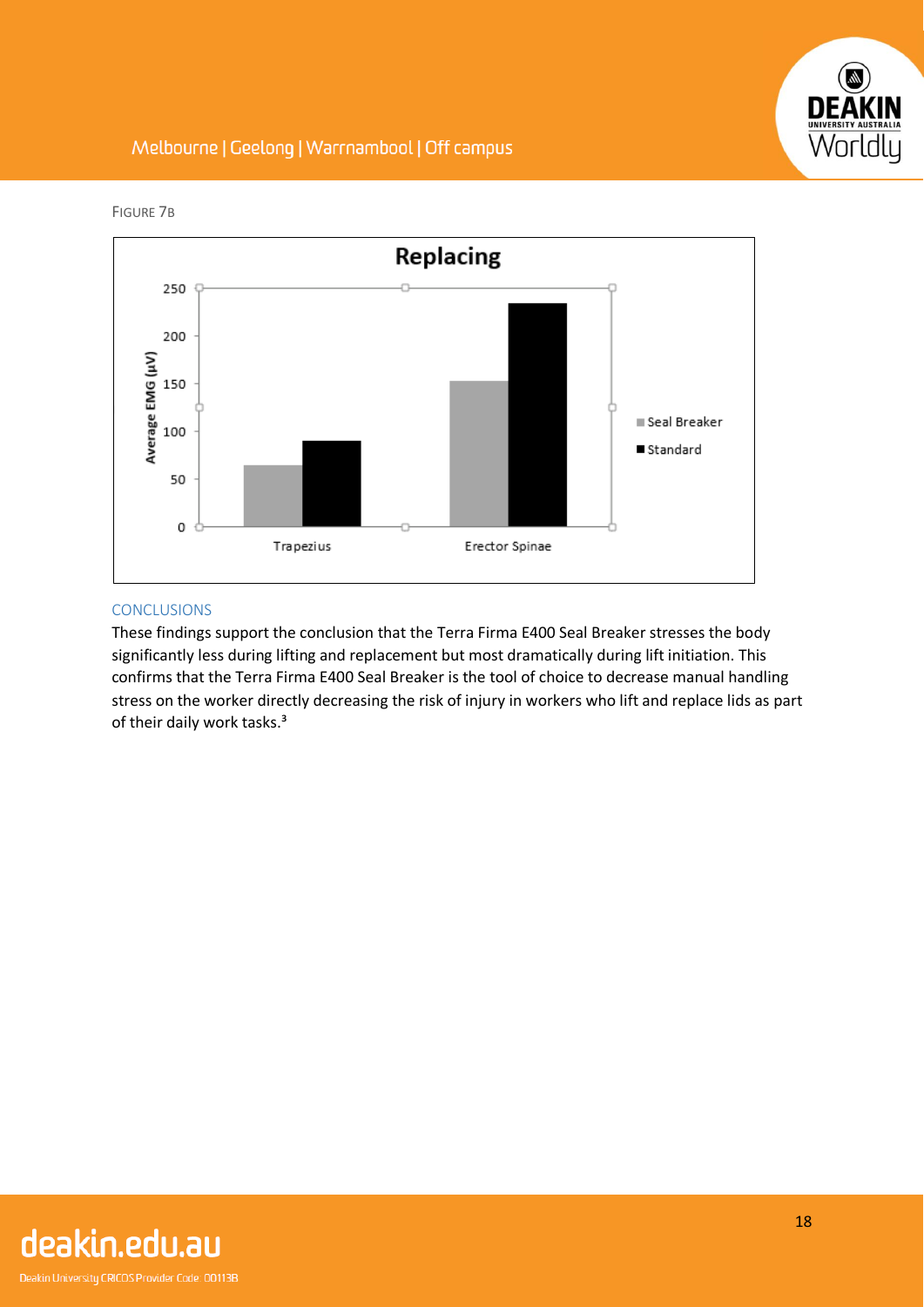

#### DATA

For detailed data please contact Dr Kevin Netto, Senior Lecturer - Biomechanics, School of Exercise and Nutrition Sciences, Deakin University or Mr Ashley Reid, Terra Firma Industries on 03 9464 6169.

#### **DISCUSSION**

#### **1. The impact of the weight reduction achieved by the Terra Firma pit lids.**

This study identified that the lower weight of the terra firma products was clearly and consistently associated with reduced muscle activation. However surprisingly, while expecting a 10, 20 or 30 percent reduction in muscle activation the study consistently identified muscle activation reductions of up to 200 percent. This is a significant finding as it indicates a shift from using muscles at almost peak intensity (for traditional products) to using muscles at very much optimal ranges (for Terra Firma products).

The impact on muscle fatigue, and associated propensity to injury, as a result of reduced peak activations was equally dramatic. Terra Firma products consistently achieved significant weight reductions over all traditional products and were 96kg lighter (5 times lighter) than slab concrete lids. Fatigue acts with a cumulative effect, although it might not be on the first lift that injury occurs it is common for workers to lift multiple times a day over weeks and years. Risk increases over each lift. The weight reduction seen in the terra Firma Products directly impacts rates of fatigue.

The impact of weight on body position was also examined. In some instances testing of traditional products elicited results where movements were quite extreme with bending clearly beyond the recommended 30 degrees seen along with significant twisting motions. As a consequence results in these tests were not accurately quantifiable (see Report 2). One traditional product was so heavy it was not considered safe to complete testing (see Report 4). Terra Firma products also consistently achieved a more upright (safer) body posture when compared to traditional products.

## **2. The impact of the lift and drag technique used for opening Terra Firma pit lids.**

Testing confirmed that the Terra firma products utilised a momentum strategy with the lift and drag technique, where peak activations and propensity to injury tend to be lower. The traditional products tested all elicited a more risky force strategy (a sharp, sudden increase where peak muscle activations tend to be higher and which is associated with higher propensity to injury).

Of particular note was the hinged lid. Three issues with this lid became apparent on analysis of the data and video. Firstly, the impact of the weight of the lid as already discussed above. Secondly, the mechanism of lifting. The lifter has to be 100% sure to get the lid past 90 degrees while at the same time managing the increased risk of falling into the open pit. Finally, the risk of the lid falling back onto the lifter (and subsequent risk of injury). All three of these risks were engineered out by the Terra Firma lift and drag technique.

#### **3. The impact of the ergonomic lifter Terra Firma had developed for use with these pit lids.**

This was examined by assessing the impacts on body position while lifting and replacing lids, where a more upright posture is associated with increased spine stability and reduced injury risk.

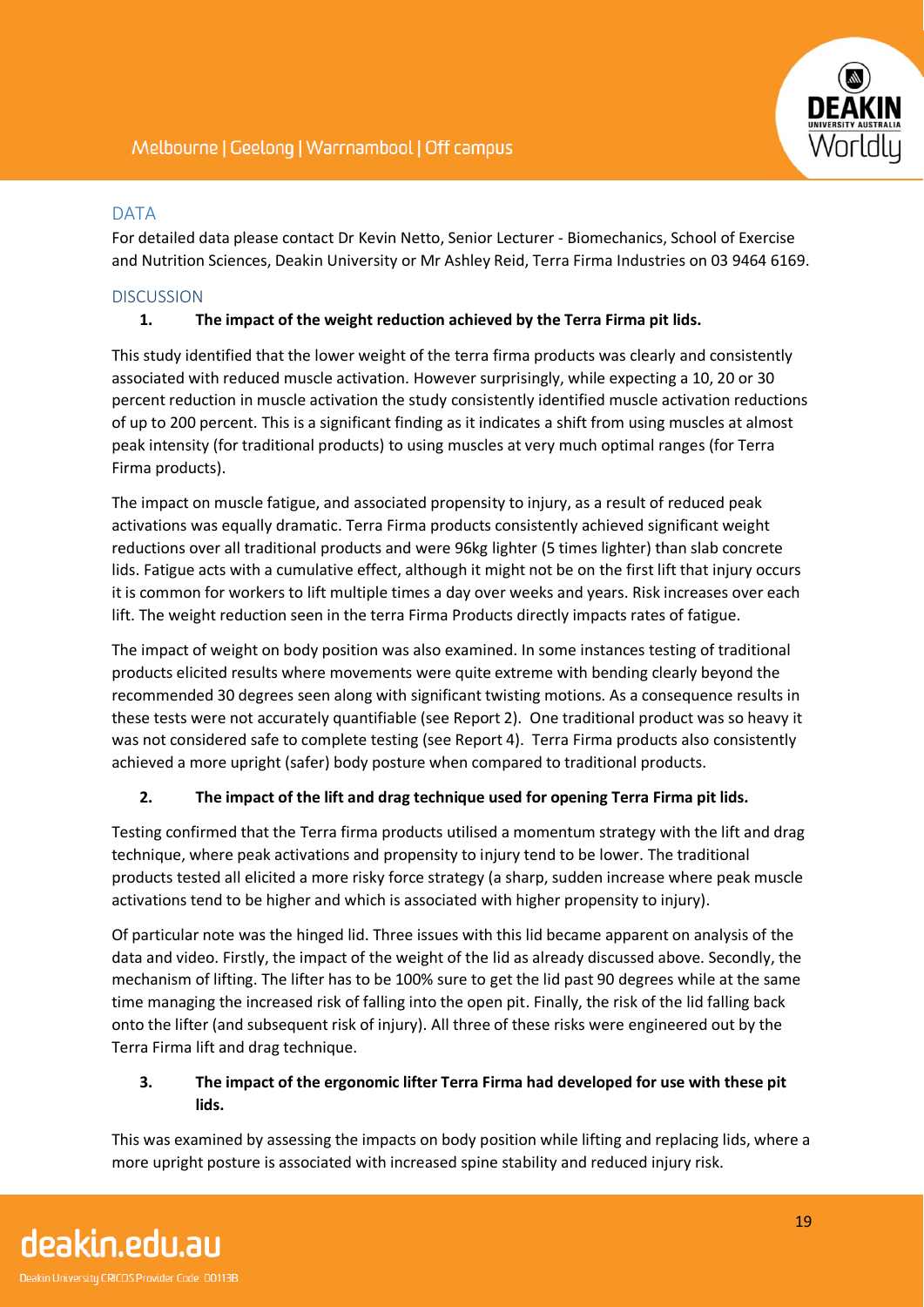

We found, without much surprise, the ergonomic lifter maintained a more upright posture compared to other lifting mechanisms. In a more upright posture the spine is more stable and consequently stronger. When bending forward, the spine is weaker. When bending forward past 30 degrees, the spine is very weak. Bending past 30 degrees puts the spine into what is described as the elastic zone. If the spine is continually put into the elastic zone what is generally seen is that over time the deformation in the disc becomes permanent. 30 degrees is a breaking point at which the disc does not come back to its normal size. This deformity can become acute. A significant number of work compensation claims arise from this sort of injury. It is arguably one of the most expensive non-fatal or non-totally debilitating or bed-ridden injuries to be seen in Australia.

#### **In summary:**

The muscle activation patterns seen while testing traditional pit lid products can be compared to studies done on air fighter pilots. The fighter pilot studies elicited big activation patterns in postural muscles, muscles of the back and of the neck. When flying straight and level, fighter pilots have activation levels of 10% to 20%. But when dog fighting with high G-forces, this can go up to 90%, 95%, even over 100% of their potential maximum activation. Significantly 90% of fighter pilots have neck injuries. Some of them have career-ending neck injuries.<sup>1</sup>

With the discrepancy of activation of over 200% seen between Terra Firma products and traditional products the potential risk of injury is extremely high with traditional products. By engineering risk out of their products it can be estimated that injury risk is not dropping by tenfold but more probably dropping by 200 fold when using Terra Firma products.

#### **CONCLUSION**

The terra Firma products tested produced safer postures and muscle activation levels compared to their respective counterparts

These findings suggest Terra Firma products stress the body's musculoskeletal system less during pit lid lifting and replacing than their respective counterparts.

This reduction in stress will decrease the risk of injury as well as fatigue in works who commonly lift and replace pit lids as part of their daily work tasks.

Terra Firma products are ergonomically safer compared to their market counterparts.

These products substantially lower muscle activation in the back and shoulders and allow workers to adopt safer postures during pit lid lifting and replacing operations.

These changes in the workers ergonomics will substantially decrease the risk of musculoskeletal injury.